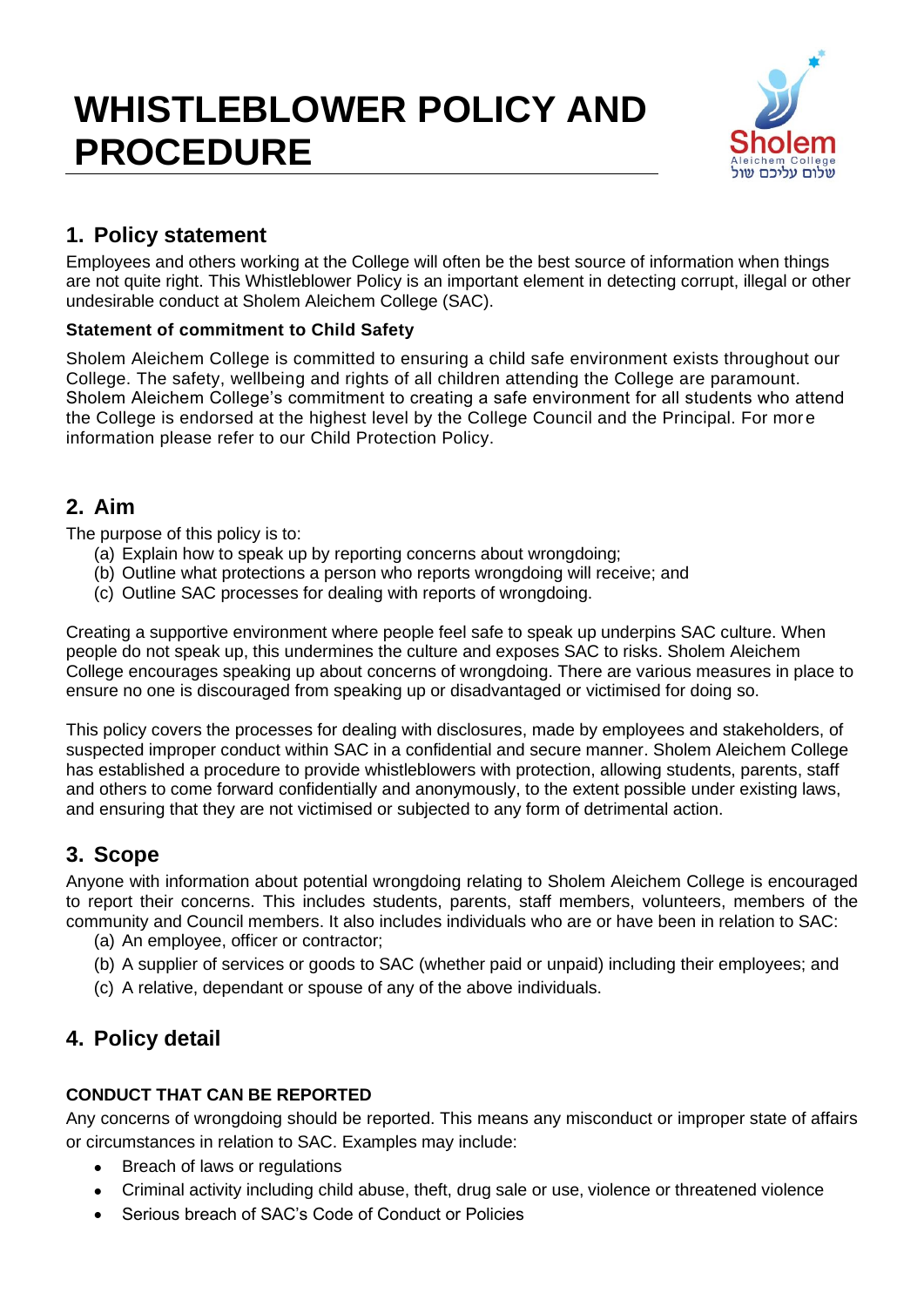- Offering or accepting a bribe
- Dishonest or unethical behaviour
- Conflicts of interest
- Financial fraud or mismanagement, including in relation to SAC's tax affairs
- Falsifying financial or corporate reporting
- Unauthorised use of SAC's confidential information
- Improper use of personal information as described in the SAC Privacy Policy
- Improper use of SAC's physical or intellectual property
- Conduct endangering health and safety or causing damage to the environment
- Any other conduct which may cause loss to the College or be otherwise detrimental to the College
- Deliberate concealment of any of the above.

**Personal work-related grievances (for example interpersonal conflict between employees or decisions relating to employee performance) are not within the scope of this Policy and will be addressed through the applicable grievance resolution processes.** If a grievance may have significant wider implications for SAC this can be reported through the applicable whistleblower channel (see "other avenues" at the end of this document). There is an expectation that anyone reporting a wrongdoing has reasonable grounds to suspect the information they are disclosing is true, but there will be no penalty if the information turns out to be incorrect. Those reporting are expected to provide the information upon which their suspicion is based, but are not required to have all the details or have conducted their own investigation.

#### **REPORTING PROCEDURE**

#### **Employees**

Where an employee of Sholem Aleichem College believes in good faith on reasonable grounds that any other employee, volunteer, or contractor has breached any provision of the general law or engaged in reportable conduct, that employee must report their concern to any of the following:

• their supervisor who will advise the WPO and Principal or College Council:President, or, if they feel that their supervisor may be complicit in the breach,

• the Principal, or, if they feel that the Principal may be complicit in the breach,to the President of the College Council who has statutory responsibility for the conduct of the College business

• the Whistleblower Protection Officer (the Human Resources Manager acts in the capacity as the WPO) advises the Principal, or in the absence of the Principal, the College Council President of any whistleblower report made.

or, if they feel this to be necessary,

• the duly constituted authorities responsible for the enforcement of the law in the relevant area.

A whistleblower can contact a Whistleblower Protection Officer [\(sachr@sholem.vic.edu.au\)](mailto:sachr@sholem.vic.edu.au) to make a disclosure or obtain additional information before making a disclosure. In the event that the WPO is complicit in the breach, the report is to be made directly to the Principal. In the unlikely circumstance that the whistleblower report implicates the Principal, the College Council President must immediately be informed and should assume the role of the Principal in overseeing the conduct of the investigation, and all activities of the WPO.

#### **Other members of the College community**

A student, parent, or other person of the College who wishes to make a report in connection with conduct under this policy should contact the Human Resources Manager, who acts in the capacity as the Whistleblower Protection Officer at sachr@sholem.vic.edu.au If this is inappropriate, then they should contact the Chief Operating Officer at [AdminC@scholem.vic.edu.au.](mailto:AdminC@scholem.vic.edu.au) The WPO will report the matter to the Principal, unless they may be complicit in the matter in which case the College Council President will be advised.

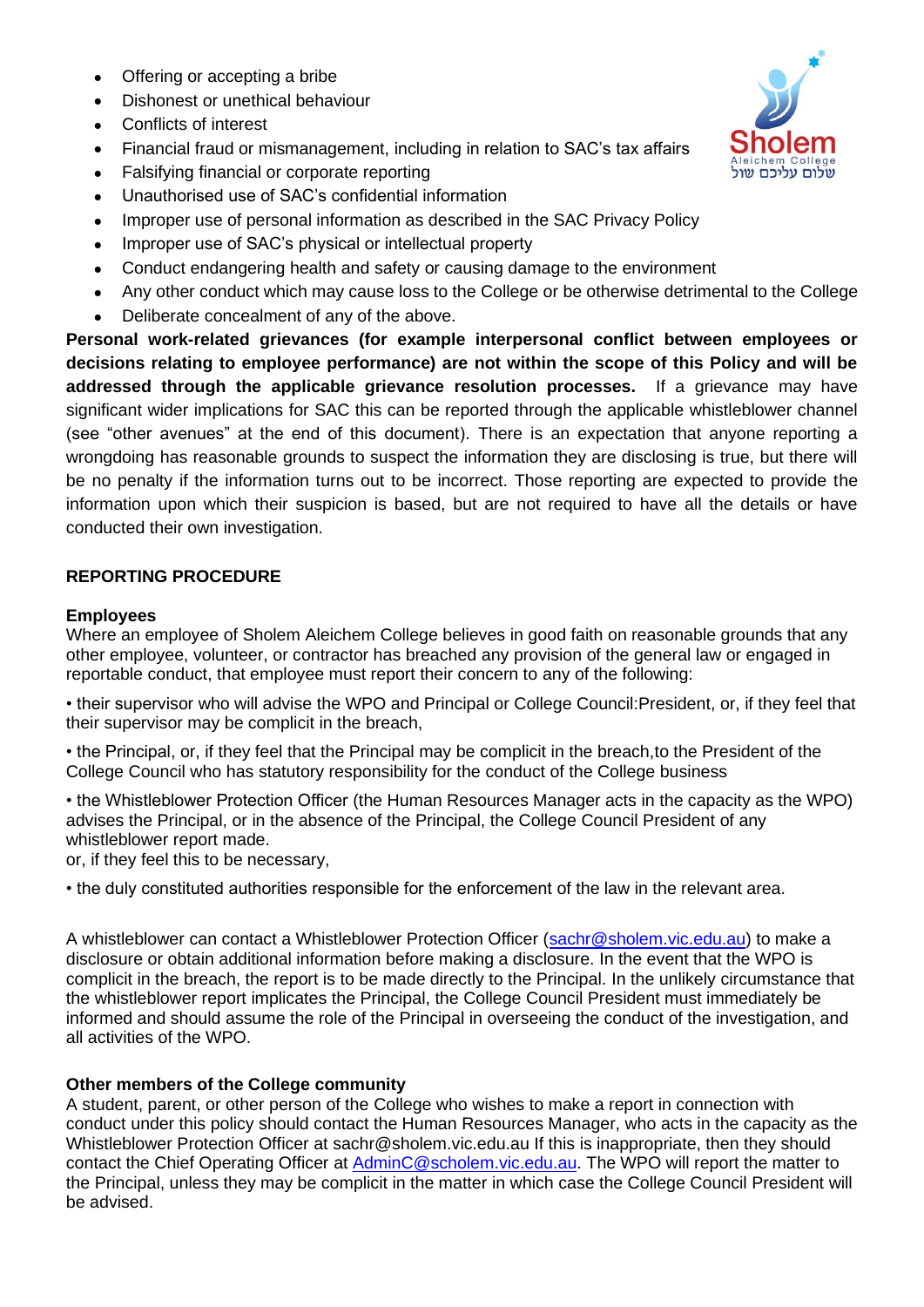The person making the report will be kept informed (to the level appropriate given the circumstances) of the progress of the investigation.

Disclosures may be made anonymously, and this anonymity shall as far as possible be preserved by the College. Where no name is provided, Sholem Aleichem College will assess the disclosure in the same way as if identity has been revealed and any investigation will be conducted as best as possible in the



circumstances. However, an investigation might not be possible unless sufficient information is provided.

#### **Whistleblower Protection Officer**

The College is committed to ensuring the Whistleblower Protection Officer (WPO) is appropriately qualified for this role and readily accessible.

The Whistleblower Protection Officer for SAC is responsible for:

- (a) The overall administration of this Policy;
- (b) Monitoring the implementation of this Policy and reviewing it on an ongoing basis to ensure suitability and effectiveness;
- (c) Seeking to protect the whisteblower from detrimental conduct;
- (d) Assisting the whistleblower in maintaining wellbeing as can be reasonably expected;
- (e) Maintaining whistleblower confidentiality, where relevant, including as required by law; and
- (f) Reviewing and considering any complaints of detrimental conduct or any concern that disclosure has not been dealt with in accordance with this policy.

#### **Protecting a whistleblower's identity**

When reporting wrongdoing, the whistleblower's identity and any information that SAC has as a result of the report is likely to lead to identification, will only be disclosed if:

- (a) The person reporting gives consent for SAC to disclose that information;
- (b) SAC considers such disclosure should be made to:
	- i. Australian Securities & Investments Commission (ASIC), the Australian Federal Police or (for tax-related reports) the Commissioner of Taxation;
	- ii. A Commonwealth authority or a State authority for the purpose of assisting the authority perform its functions or duties;
	- iii. A lawyer for legal advice or representation in relation to whistleblower laws; or
- (c) In the case of information likely to identify the person reporting, it is reasonably necessary to disclose the information for the purposes of an investigation, and all reasonable steps are taken to prevent someone from discovering the reporter's identity.

To reduce the risk that the whistleblower will be identified the WPO will:

- obscure all personal information/references to the whistleblower including name and title
- refer to the whistleblower in a gender-neutral way
- ask the whistleblower if any of the information could identify them
- ensure only a very small number of people directly involved in the investigation know the whistleblower's identity (if they consent) or information which could identify them
- securely store all paper and electronic disclosure documents and materials
- limit access to all information to those directly involved in the investigation
- only send communications and documents to an email address or a printer that cannot be accessed by other staff.

Note it may be impossible to protect identity if the whistleblower has told others about their intentions, or they're one of a handful of people with access to the information, or they received information privately and in confidence.

#### **Detrimental conduct prohibited**

All reports will be kept confidential and secure. The person making their concern known shall not suffer any sanctions from the organization on account of their actions in this regard provided that their actions: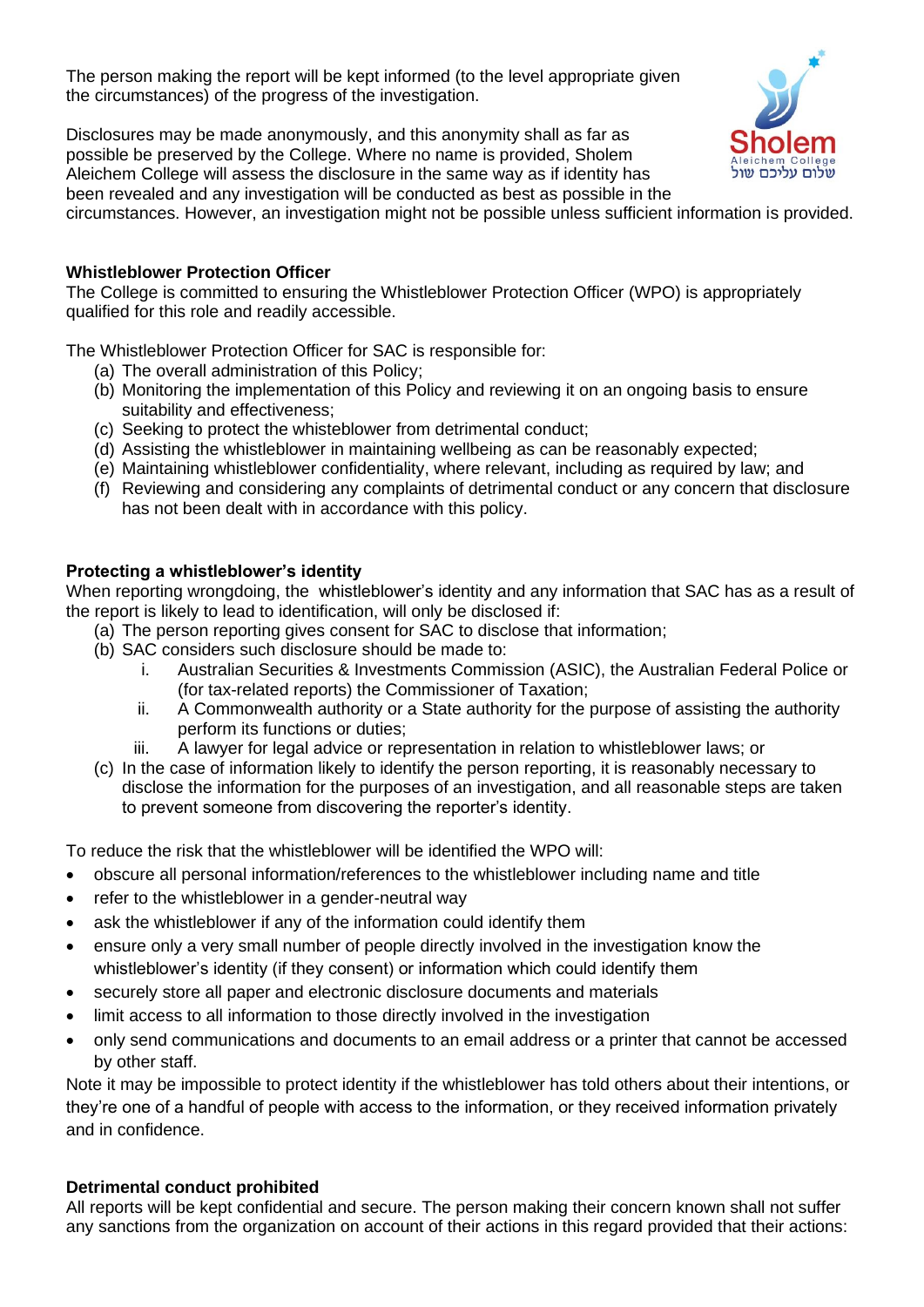- are in good faith, and
- are based on reasonable grounds, and
- conform to the designated procedures.



Sholem Aleichem College strictly prohibits all forms of Detrimental Conduct against whistleblowers. Detrimental Conduct means any actual or threatened conduct that could cause a detriment to the whistleblower as a result of the whistleblower making a disclosure, including termination of employment, harassment, bullying or intimidation, personal or financial disadvantage, unlawful discrimination, harm or injury including psychological harm, damage to reputation, or any other conduct that constitutes retaliation.

Sholem Aleichem College also strictly prohibits all forms of Detrimental Conduct against people who are involved in an investigation of a disclosure in response to their involvement in that investigation.

All reasonable steps will be taken to protect the whistleblower from Detrimental Conduct. To protect whistleblowers from detriment the WPO will:

- assess risk of detriment as soon as possible after receiving disclosure, and implement actions if required to protect the whistleblower e.g. transfer to another location, transfer to another role at same level, change way role is performed, reassign or relocate other staff involved
- provide advice about available support services e.g. counselling, professional or legal services
- provide advice about strategies to help manage stress, time or performance impacts
- provide advice about how to lodge a complaint if detriment has already occurred and what actions the business Who or what is being referred to as "the business" in this context? may take. Any person who, having made a report, believes that they have been personally disadvantaged has an automatic right of appeal to the College Council President whose decision will be complied with.

Where detriment has already occurred, the person receiving the disclosure will implement measures to protect the whistleblower. Is this stating that the WPO will implement measures such as taking disciplinary action? On what basis is the WPO entitled to take disciplinary action on behalf of the College? The decisions about disciplinary action, detailed in the next sentence, would need to be taken by the Principal, or in the absence of the Principal, by the President of the College Council. These may include taking disciplinary action against those who have caused the detriment, allowing the whistleblower to take extended leave, offering new training and career opportunities, and offering compensation or other remedies.

#### **Specific protections and remedies**

Australian law provides protections if a 'protected disclosure' is made, including that:

- (a) The discloser is not subject to any civil, criminal or administrative liability for making the disclosure (other than for making a false disclosure);
- (b) No contractual or other remedy may be enforced or exercised against the discloser on the basis of the disclosure; and
- (c) In some limited circumstances (e.g. if disclosure has been made to a What is meant here? "Regulatory authority" perhaps? such as ASIC) the information provided may not be admissible in evidence against a discloser in criminal proceedings or in proceedings for the imposition of a penalty, other than proceedings in respect to the falsity of the information.

#### **INVESTIGATION PROCEDURES**

All whistleblower disclosures made under this Policy will be documented and investigated promptly. Sholem Aleichem College takes all reports of potential wrongdoing seriously. All reports will be assessed and, based on the nature and circumstances of the disclosure, a decision madeby the Principal or College Council President, advised by the WPO as to whether a full investigation is required. For example, reports of potential wrongdoing of a minor nature that can be resolved informally will not require the same level of response as disclosures involving a large-scale and complex investigation.

Investigations will generally be overseen by the WPO. Best practices will be followed by the Whistleblower Protection Officer What is the mechanism for ensuring that the WPO is "fair and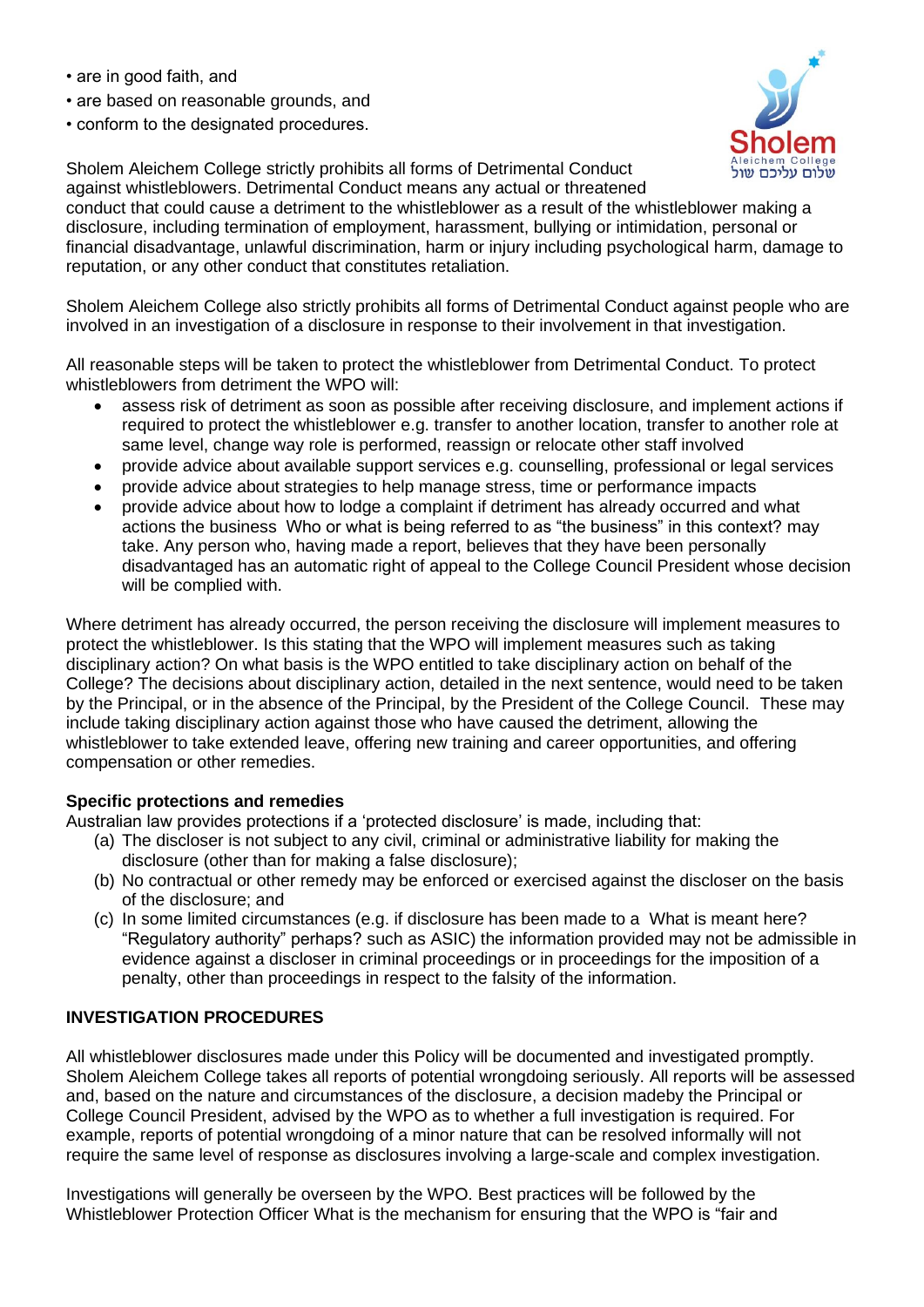independent" when there is concern that the Principal may not be, or may be the subject of the whistleblower report? There has not been any consideration of the circumstance in which the whistleblower report is agains the WPO. Other people, including employees or external advisers, may also be asked to assist or run the investigation. Where possible, the person reporting the wrong doing will be informed how SAC is responding to the report, including whether an investigation will be conducted. The investigation will be conducted with consideration of the rules of natural justice and the provision of procedural fairness.



Where the Principal or the College Council President determines that the allegations requires it,, external investigators will be engaged.

The investigation will include the following steps:

1. Obtaining full details of the allegations;

2. Providing the Principal and/or Council President with details of the allegations This is hugely problematic. It gives unlimited discretion/power to the WEPO. The information **must** be made available to either the Principal or the President of the College Council.

- 3. Informing the person/s against whom allegations have been made;
- 4. Investigating the allegations fully;
- 5. Principal and/or Council President deciding on actions to be taken; and
- 6. The person who made the report will be kept informed of the progress of the investigation.

Unless there are confidentiality or other reasons not to do so, employees who are the subject of a report of wrongdoing will be informed of the matters raised in the report at an appropriate time, and will be given a chance to respond to any allegations made against them. They will also be advised of the outcome of any investigation.

The identity or any information that could lead to the identity of a person who has made a report will not be released to any person who is not involved in the investigation/resolution of the matter.

#### **Other avenues**

The whistleblower can also lodge a report with ASIC through their online misconduct reporting report (https://asic.gov.au/about-asic/contact-us/how-to-complain/report-misconduct-to-asic/). Employees and external disclosers are encouraged to make a disclosure to the WPO in the first instance so that the College can address any wrong doing as soon as possible.

#### **Documenting, reporting and communicating investigation findings**

SAC takes any disclosure very seriously, and will regularly inform a whistleblower about the progress of the investigation ( Why would the College inform a whistleblower through anaonymous channels???) and its outcome (unless it would be inappropriate to report the outcome). The frequency of the updates will be agreed with the whistleblower at the start of the investigation.

The method for documenting and reporting findings will depend on the nature of the disclosure. However, the outcome of the investigation will be provided to the Principal and/or College Council President in a secure format which preserves the confidentiality of the whistleblower for consideration and further action.

If a whistleblower is unhappy with the outcome of the investigation, SAC will implement a review process to ensure that the College policy, processes and procedures were correctly followed. The whistleblower will also be advised that they may lodge a complaint with an appropriate regulator like ASIC or the ATO.

# **5. Related policies**

SAC Complaints and Grievances Policy SAC Governance Policy SAC Privacy Policy